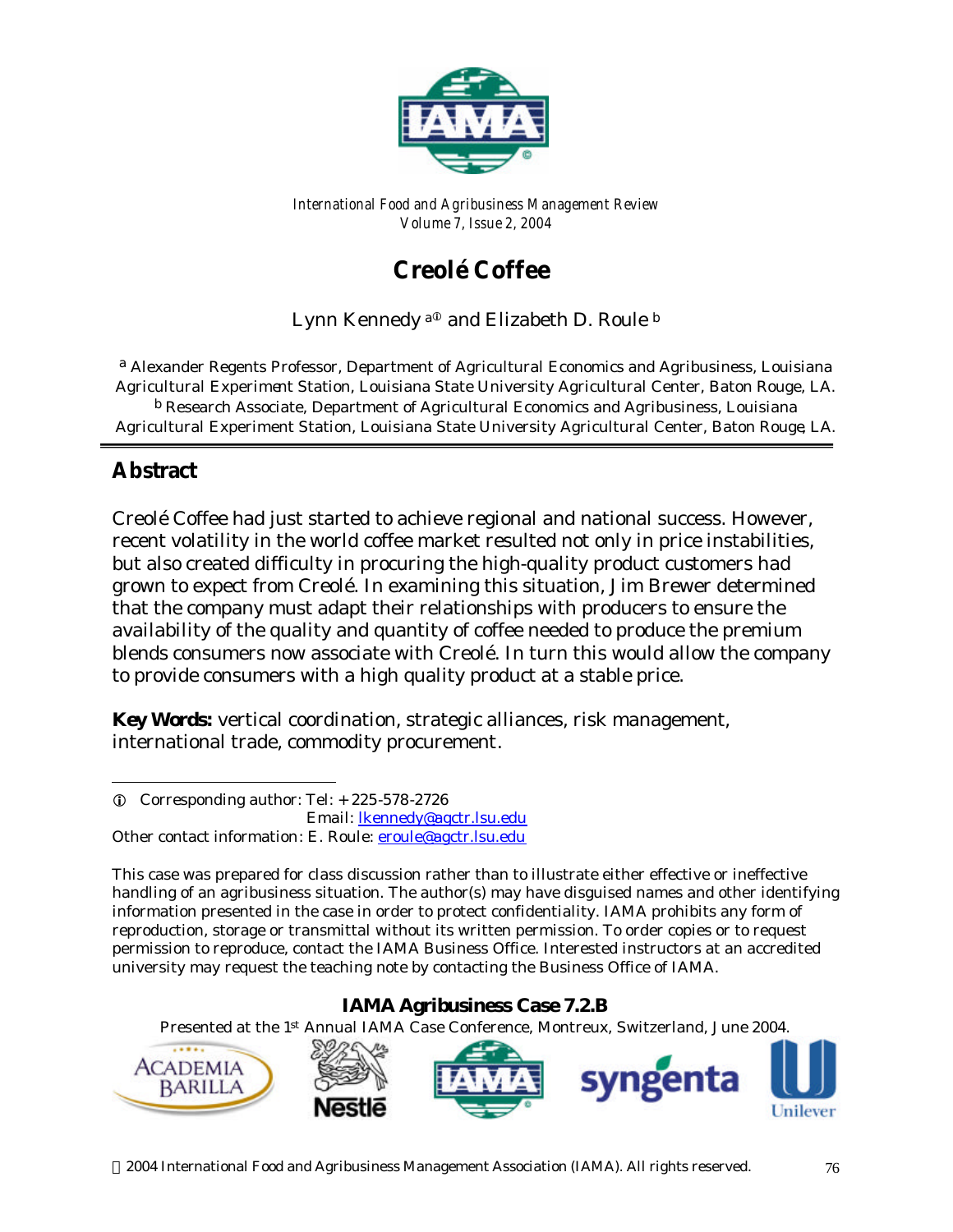### **The Dilemma**

As Jim Brewer sat in his office overlooking the packaging facilities of Creolé Coffee, his thoughts returned to the date last Spring when he had assumed corporate responsibilities for green coffee procurement at one of the largest family owned coffee processors in the United States. The last twelve months had been a very difficult time in Jim's life; there had been dramatic swings in the price of green coffee. Although his superiors assured him they were satisfied with his performance, Jim couldn't help but wonder if he was cut out for this type of work. He knew that if Creolé Coffee were to continue its recent successes on the regional and national levels, a long-term green coffee procurement strategy had to be developed to guarantee a sufficient supply of quality coffee at stable prices.

Although Creolé Coffee had a long and rich history in the Louisiana coffee market, it had only been in recent years that it had started to achieve success on the regional and national levels. An influx of investment capital from the New Orleans business community combined with a creative marketing campaign that focused on the heritage of Creole culture served to launch Creolé Coffee onto the national scene in the early 1990s. The honeymoon was short-lived, however, as dramatic volatility in the world coffee market resulted not only in price instabilities, but also created difficulty in procuring the high-quality product customers had grown to expect from Creolé.

Jim knew that the problem facing the company involved more than simply minimizing the price paid for coffee beans. As Creolé Coffee grows, it must develop relationships with producers if it is to ensure the availability of the quality and quantity of coffee needed to produce the premium blends consumers now associate with Creolé. From Jim's viewpoint, price stability was the key issue. Creolé Coffee had to guarantee stable, profitable prices to coffee bean producers in return for a reliable supply of quality coffee. In turn this would allow the company to provide consumers with a high quality product at a steady price.

While this plan made sense to Jim, there were many details to be resolved before Creolé Coffee could develop the type of procurement program he envisioned. As he began to sort out the issues and potential solutions, his thoughts went to the core of the problem: the instability in the world coffee market. Jim determined that to develop a successful solution to this problem he must first familiarize himself with previous attempts to mitigate coffee price fluctuations. Given their lack of success, he knew he had a long road to travel.

# **Background**

The dynamic nature of the global coffee commodity market directly impacts decisions made by procurement specialists such as Jim. Price changes and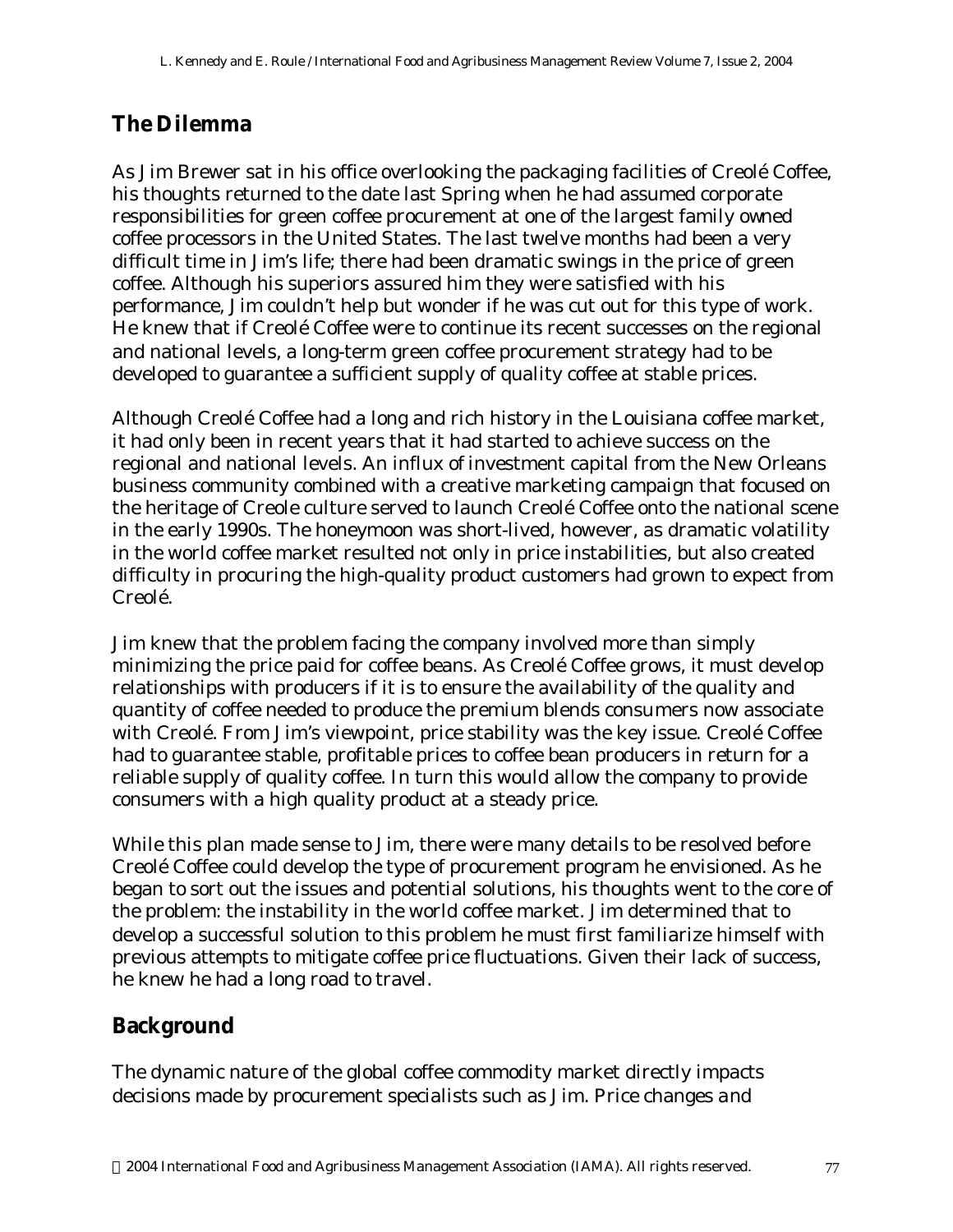production quantities have historically been extremely volatile and can be heavily influenced by factors such as inclement climactic conditions, trade policies of producing nations, and various consumer/producer preferences. As Figure 1 demonstrates, retail roasted coffee prices were dramatically low during the early 1980s and early 1990s (USDA/FAS 1999 and 2003). According to Figure 1, price is negatively correlated with world coffee stocks, supporting the expectation that price is directly affected by supply.



Figure 1: Coffee Retail Prices\* vs. Deviation in World Coffee Supply\*\*

\*The Coffee Crop Year is July-June. The corresponding average prices were used. Source: USDA/FAS Tropical Products: World Markets and Trade December 1999 (1980-1984 retail prices) and December 2003 (1985-2002 retail prices and all total supply values) \*\*World supply deviation is the deviation from the mean of 135.9283 times 1000.

In order to fully comprehend the situation faced by the company's procurement division, it is important to understand the historical coffee futures situation and the impact changes in such prices would have upon a company utilizing futures and hedges to minimize price fluctuations. Figure 2 provides a comparative analysis of coffee futures prices, specifically Coffee "C", and world ending stocks (USDA/FAS 2003 and NYBOT/CSCE). One should note that the relationship between the two variables graphed is very similar to the relationship shown in Figure 1. However, variation in futures prices is often more pronounced when its relationship with other factors is examined. This may be due to the highly influential role speculation plays in the determination of the futures price.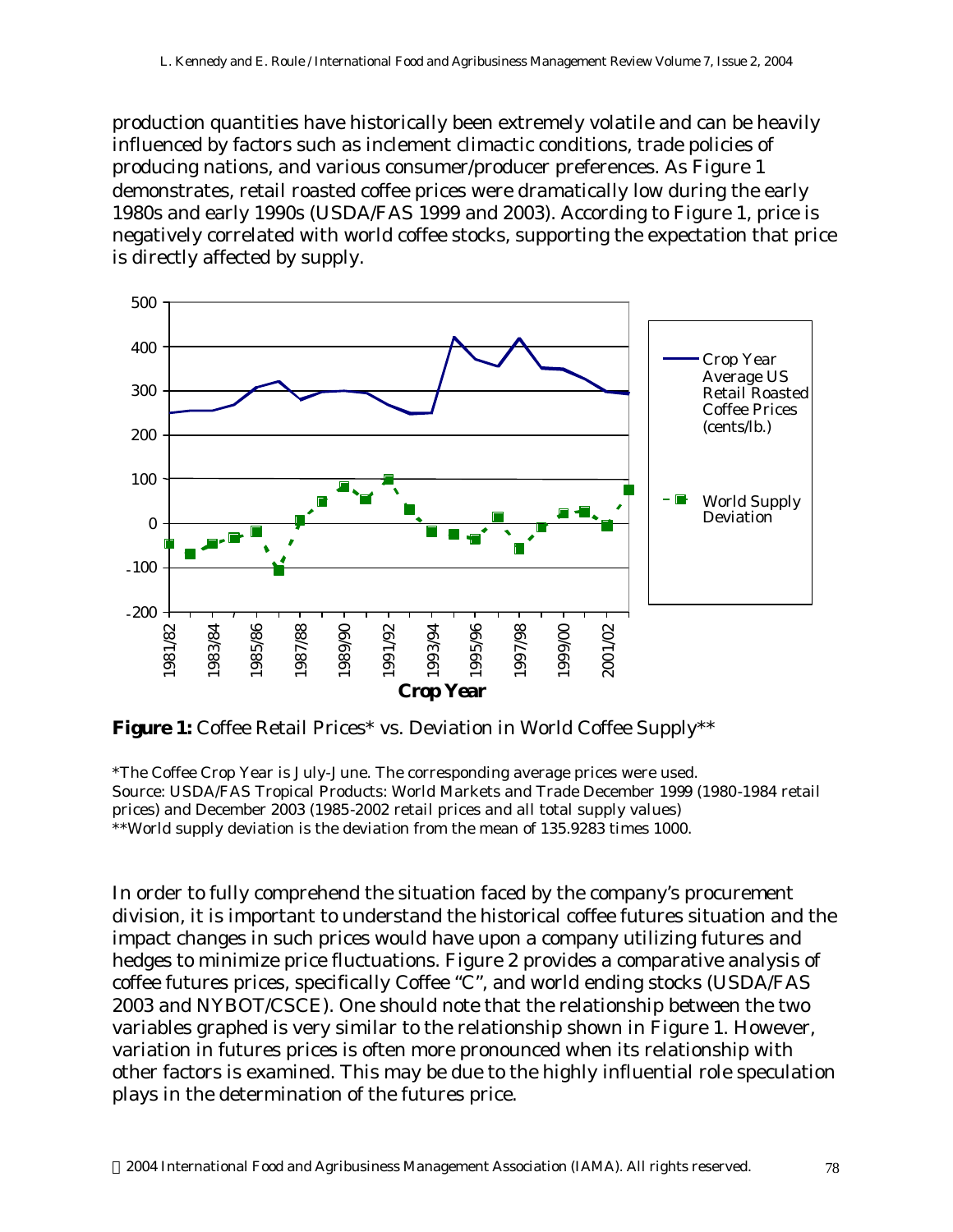

**Figure 2:** Coffee "C" Contract Price Quotes\* vs. World Ending Stocks

\*Futures Prices are multiplied by 100 for presentation. The Coffee Crop Year is July-June. The futures price presented is the closing quote for final Friday of June for each year. Source: Futures Prices obtained from NYBOT/CSCE; Ending Stocks obtained from USDA Tropical Products: World Markets and Trade December 2003

Price volatility in the world coffee market is not unique to the latter part of the twentieth century, and neither are attempts to regulate such fluctuations. Export quotas have been utilized periodically since the 1940s by a conglomeration of nations working together to reduce excess supplies or minimize the impact of falling prices (Akiyama and Duncan 1982).

To better understand how such actions work, consider the tactics utilized by the International Coffee Council during 1980. Faced with plummeting prices, the Council implemented a policy of export quotas. Price ceilings and floors were established in addition to these quotas. Quota levels had to be reduced from 58.19 million 60-kg. bags to 51.8 million 60-kg bags when the floor price of 1.15\$US/lb. exceeded the market price. Despite all of these efforts, the price continued to plummet until colder than usual weather destroyed a large portion of Brazil's 1981 coffee crop. The resulting reduction in world supply simultaneously generated an increase in price (Akiyama and Duncan 1982). Brazil, because of its comparatively high level of production (USDA/ERS 2002), is a country whose coffee situation directly impacts that of the entire global coffee market.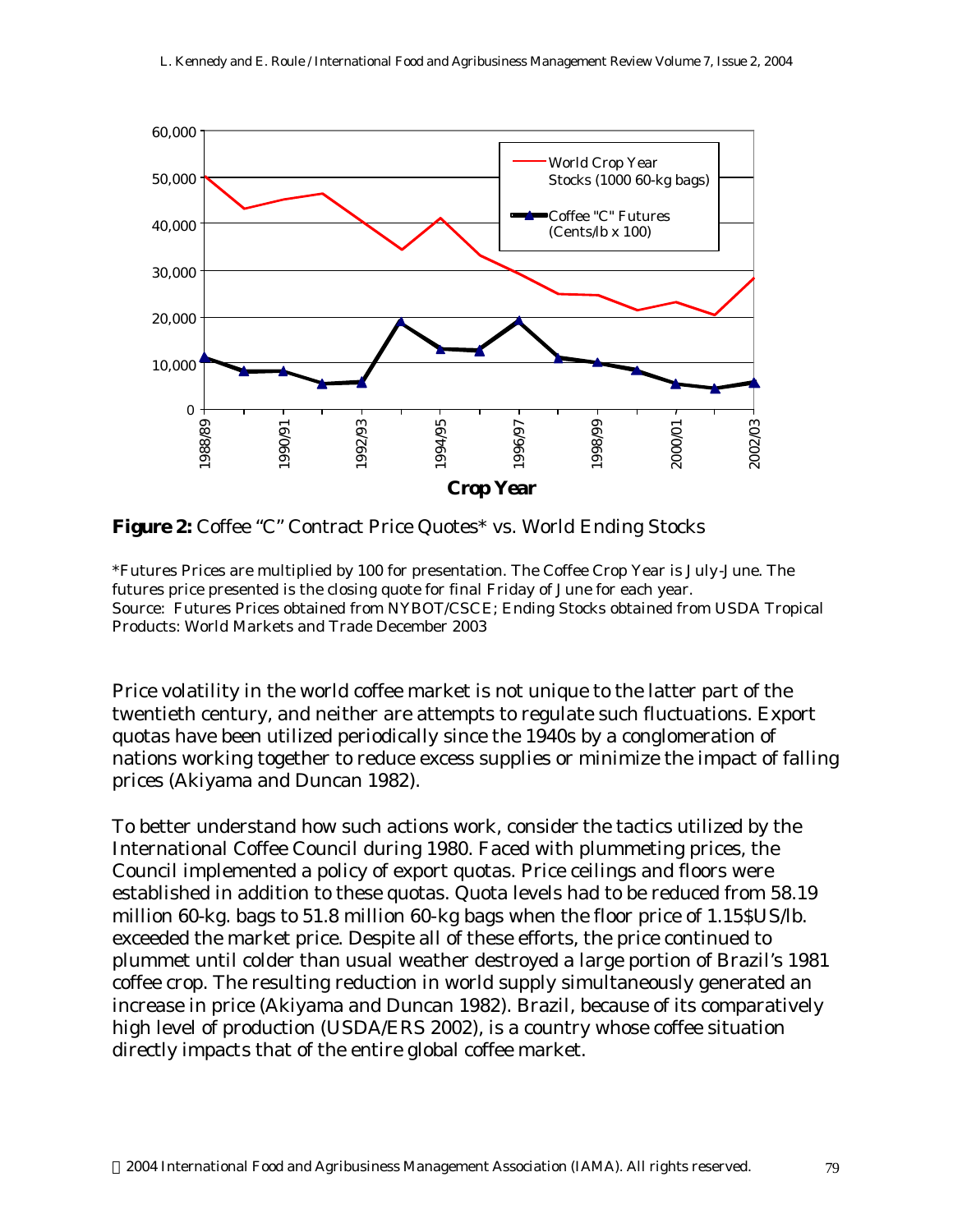It is difficult to understand why, despite intervention on the part of the ICO, coffee prices never rebounded between 1980 and early 1981. It has been hypothesized that there were numerous factors that played a role in this scenario including speculation regarding production quantities during the following year and the indecisiveness of the organization related to quota establishment (Akiyama and Duncan 1982).

The International Coffee Organization, often referred to as the ICO, is a multinational agency dedicated to coffee. Still in existence, its current focus is much different than that of the organization initially conceived in the early 1960s. According to the organization's website, six global coffee-related agreements have been signed since 1962. Initially, these agreements were concerned with the implementation of quotas designed to reduce price volatility. After 1989, when the ICO eliminated these economic policies, the organization became more focused on market analysis and related activities (International Coffee Organization 2004). In analyzing the effectiveness of this organization, it is critical to note that the elimination of quotas and price restrictions resulted in a drastic decline in the price of coffee within less than one month. This may reflect the potential effectiveness of the ICO (Bates 1997).

### **Coffee Varieties**

As it operates within this volatile international environment, Creolé Coffee must tailor its line of coffee products to meet the demands of two distinct consumer groups. Gourmet consumers enjoy the pleasant flavors produced by delicately roasted Arabica beans. They will be willing to pay higher prices for these beans, which directly corresponds to the beans' luxurious characteristics. On the other hand, customers who prefer a quick jolt of caffeine will be pleased with the coffee brewed from Robusta beans imported from foreign markets. Jim realizes that Robusta beans can be effectively marketed to price-conscious consumers because, although they are considered to be of an inferior quality, when properly roasted, these beans can be used to create a hearty cup of coffee ("History of Columbian Coffee: Coffee Beans" 2002).

If Creolé Coffee is to maintain its reputation and continue supplying consumers with a high-quality product, then they will need to establish reliable relationships with producers in major coffee growing regions of the world. The company has developed a menu that has become extremely popular with their clientele and, because of its diversity, manages to attract new customers. This menu includes varied roasts of beans purchased from growers in Columbia, Costa Rica, and Brazil, as well as various African and Pacific island nations. The company has also developed a very popular blend known as Creolé Supreme which consists of a mixture of Viennese roasted Brazilian and Costa Rican Arabica Beans. Since the company roasts the beans themselves, they are able to be innovative and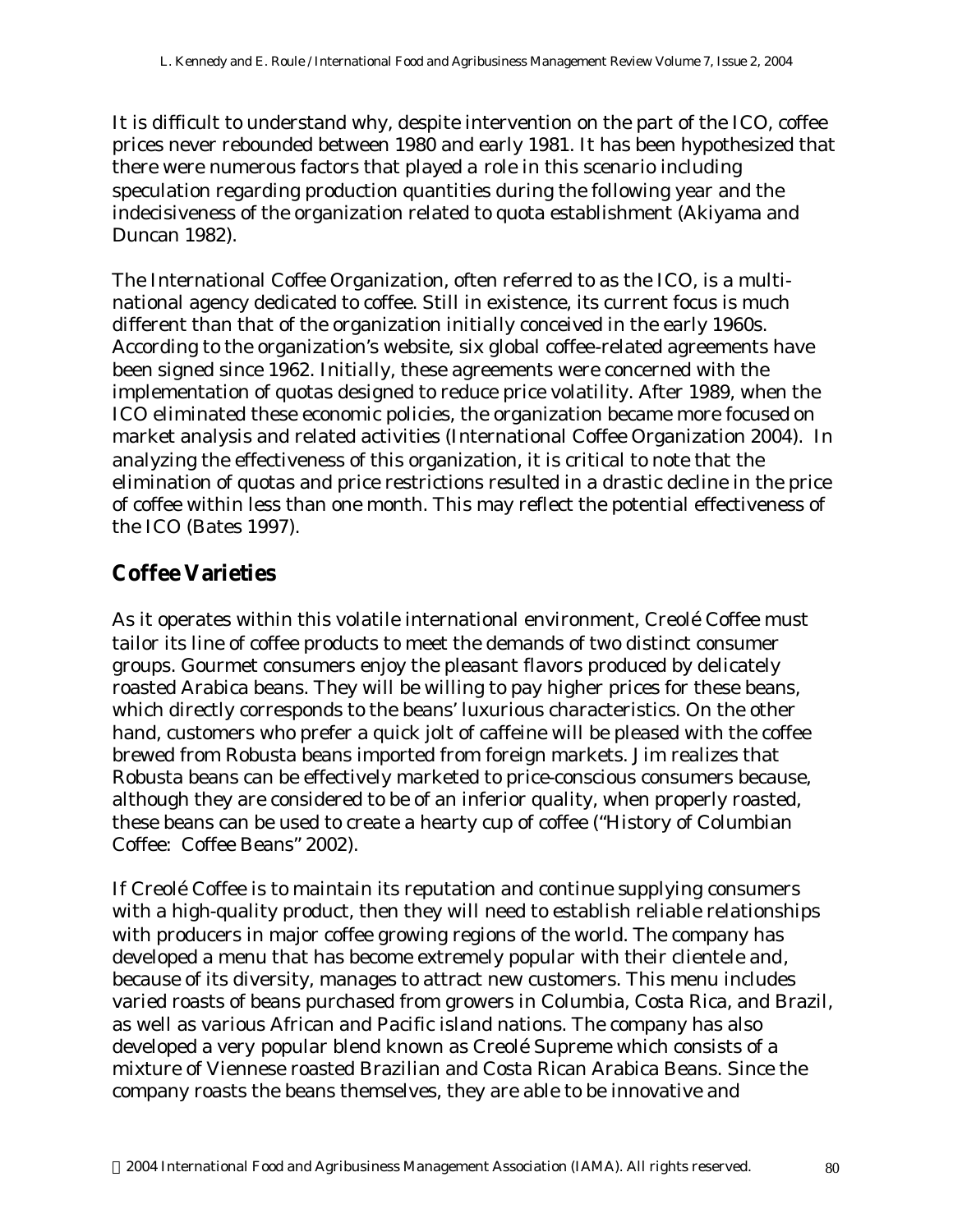experiment with various roasts and blends, thus providing their customers with trendy, new beverages that increase sales and customer satisfaction.

Since Creolé is required to provide their suppliers with the quantities they will need in future months, the company attempts to minimize the impact of price fluctuations with hedges and options in the futures market. Coffee futures and option contracts are sold at a quantity of 37,500 pounds and prices are quoted in cents per pound. Delivery is only specified for the months of March, May, July, September, and December ("Coffee "C": Futures and Options Contract Highlights" 2002). Table 1 indicates the coffee futures prices for 20022.

| Prices Shown for July 31         | Cents/lb    | Cents/lb | Cents/lb |
|----------------------------------|-------------|----------|----------|
| <b>Specified Contract Months</b> | <i>Open</i> | Close    | Change   |
| March 2002                       | 86.34       | 87.25    | 0.91     |
| May 2002                         | 78.41       | 77.28    | $-1.13$  |
| <b>Jul 2002</b>                  | 81.43       | 81.25    | $-0.18$  |
| Sep 2002                         | 76.59       | 75.42    | $-1.17$  |
| Dec 2002                         | 84.75       | 85.49    | 0.74     |

Table 1: Coffee Futures Prices<sup>\*</sup> (cents per pound)

\*Futures prices listed here are hypothetical. Coffee futures are typically sold for the months of March, May, July, September, and December ("Coffee "C": Futures and Options Contract Highlights" 2002). These prices are in no way intended to represent actual futures prices for any specific day. This information is intended for use in the facilitation of classroom case study discussion only.

## **Course of Action**

l

A considerable amount of time and effort had been spent compiling the proposal that was about to be submitted to Creolé Coffee's Board of Directors. Jim Brewer was confident that the specific points he had outlined in his recommendation would serve the company well, provided they could be implemented. The proposal involved three main areas that were felt to be of critical importance to the long-term success of the company: coffee acquisition through contracts; coffee acquisition through the free-market; and the development of new varieties and production techniques.

<sup>2</sup> Values in Table 1, the company's balance sheet, and the income statement are all fictitious.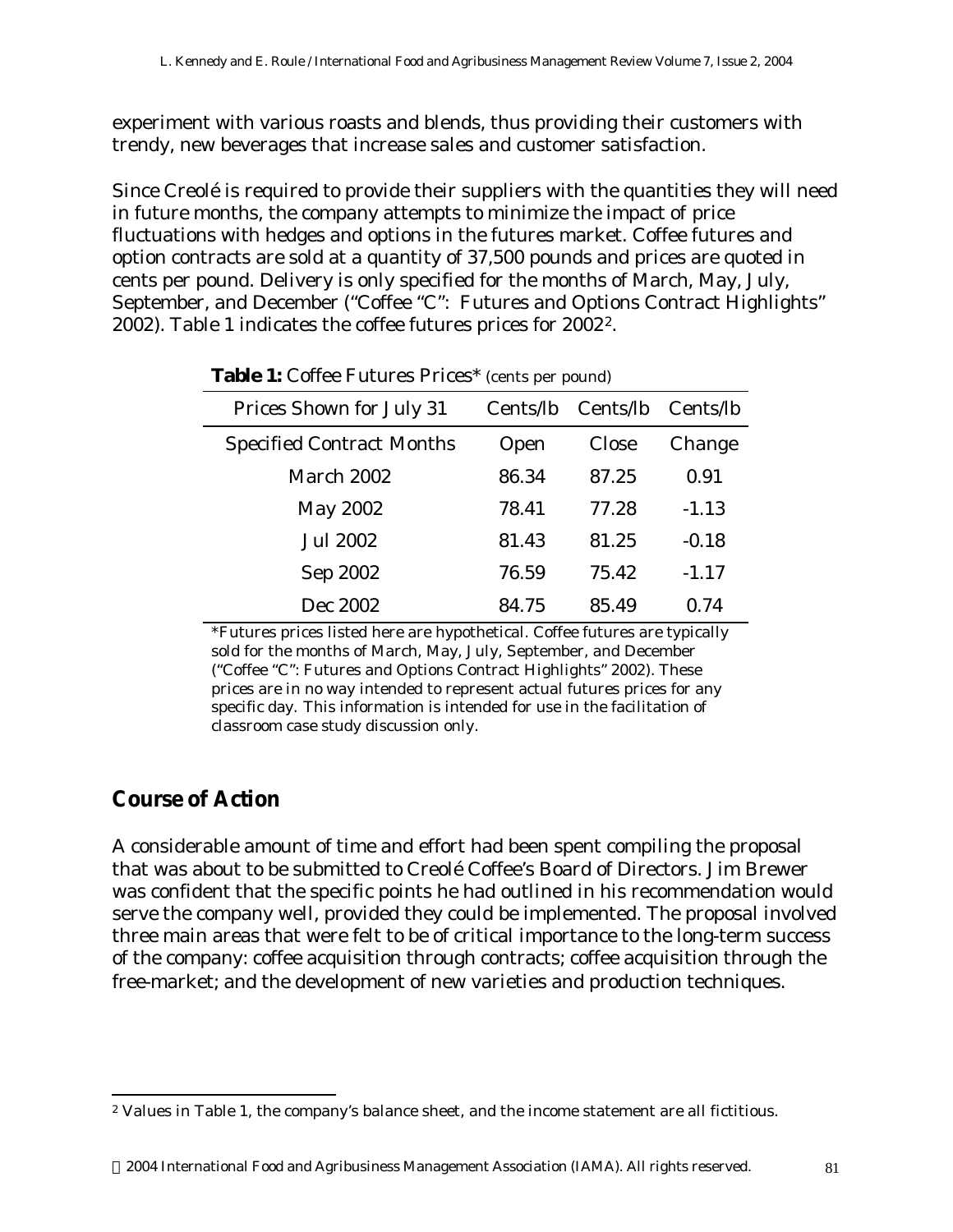#### *Coffee Acquisition Strategies: Contracts*

As Creolé Coffee had gone through its recent expansion, one of the most limiting factors was the availability of the type and quality of coffee necessary to consistently provide the product coffee drinkers had come to expect. In order to guarantee that the company has access to the type of product needed to uphold its reputation, Jim proposed that Creolé develop a network of producers throughout the prime coffee producing regions of the world. Contractual arrangements would be establish with these producers whereby Creolé would guarantee a lucrative price and provide technical assistance to the producers in return for the supply of a specified quantity and quality of coffee beans.

Coordination of an activity of this type would entail more than the simple development of contractual arrangements: it would involve the establishment of trust between Creolé and the producers. Yet, if this trust could be established in the long-run, much more would be achieved than supply management goals. Enhanced producer relations and the resulting stability in both input prices and qualities would, in turn, enhance consumer relations as the company is able to provide a consistent quality product at a stable price.

#### *Coffee Acquisition Strategies: Free-Market*

Despite his willingness to acquire all green coffee through known suppliers, Jim knew that the volatility of the world coffee market would make contracting all of their input risky, both for the company and the producers. Unusually low world prices would hurt Creolé Coffee as competitors acquiring coffee on the world market would be able to sell at lower prices, causing the company to lose money and/or market share. On the other hand, unusually high world prices would appear to benefit the company. Yet problems could arise as producers are tempted to violate their agreement in favor of the higher world prices.

Given these potential difficulties, the proposal involves striking a balance between coffee procured through contracts and the free-market. For example, depending on the technical specifications of the blends produced, some percentage of coffee requirements could be contracted while the remainder could be acquired on the free market.

Additional tools are available that have been, and will continue to be, used by the company to minimize price volatility in the world market. Primary among these is the use of futures contracts to mitigate price uncertainty. Company expertise in hedging could also be provided to producers as an incentive to participate in the company's contracting program, another means of increasing the level of trust.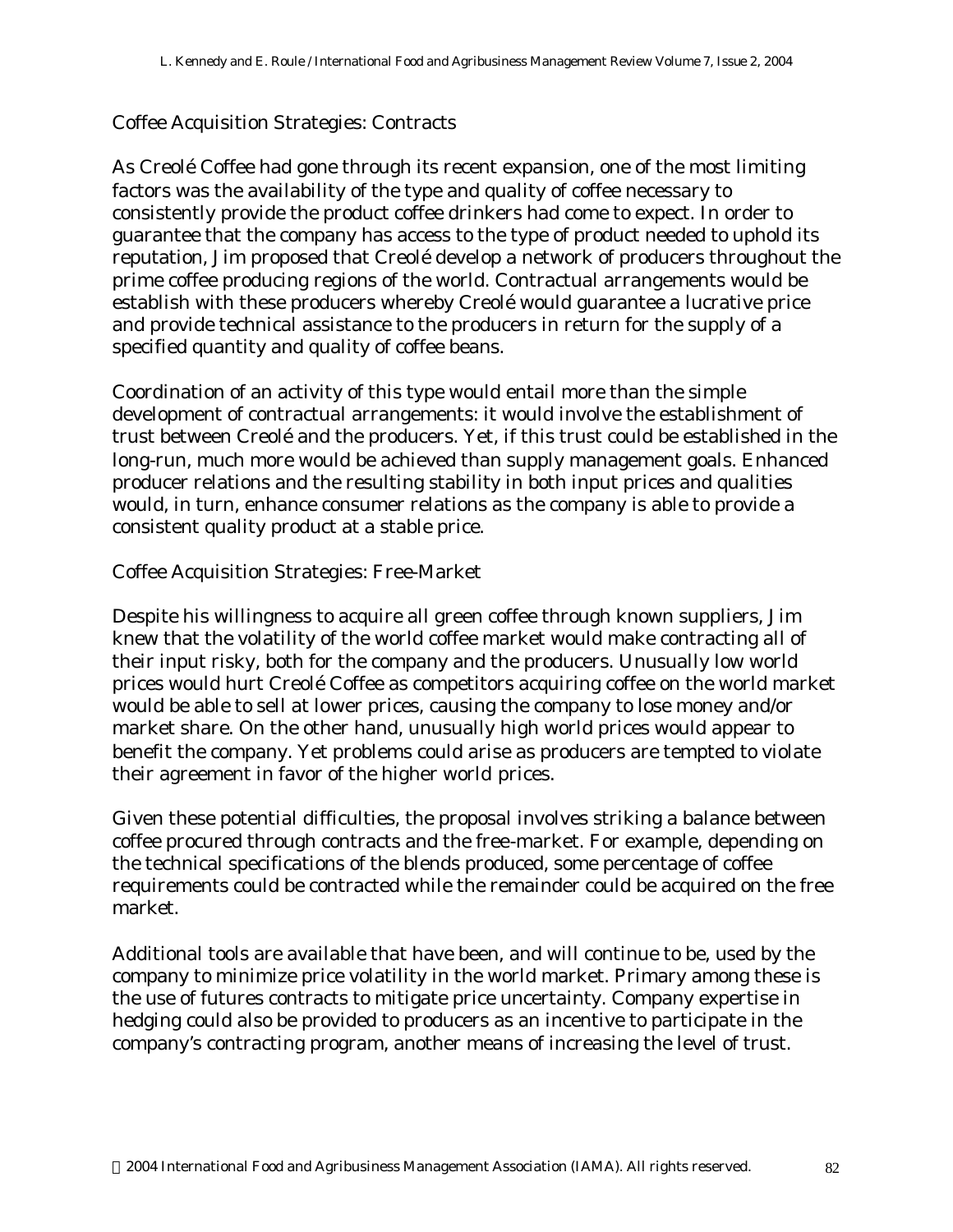#### *New Product/Variety Development*

The final point of Jim's proposal is contingent upon the company contracting with producers. The development of superior, proprietary coffee varieties for use in specific blends developed and marketed by Creolé Coffee would allow the company to enhance its product quality relative to its competitors. Although product development is not a specific component of Jim Brewer's job description, he realizes that all functions within the company are interdependent. In this case, the procurement of a high quality input at a stable price allows the company to create new high quality products, and thus guarantee the consumer superior value at a consistent price. The development of new techniques and varieties that help achieve these goals will ultimately contribute to the primary objectives of the company.

#### **Final Considerations**

Jim Brewer realized that much of the incentive for developing the proposal he was about to give the Creolé Coffee Board of Directors resulted from high volatility in the world coffee market during the mid-1990s. One question Jim asked himself was "What if these recent fluctuations in coffee prices were short term phenomena?" Although he firmly believed that the nature of the coffee market would result in continued price volatility, he knew that the recommendations he was proposing would benefit the company regardless of the level of price volatility. The development of improved relationships and better coordination would enhance the quality of the product and the efficiency of the process. Procuring inputs from reliable suppliers as well as from the free-market would guarantee diversification for the company. Finally, working with producers to enhance the quality of inputs would allow the company to enhance its product quality relative to competitors. What began as a reaction to price volatility resulted in a proposition that would reshape the way Creolé Coffee did business, and potentially enhance the image of the company. Jim would present his proposal to the board and await their decision.

### **Questions**

l

- 1. Creolé Coffee will need 40,000 pounds of coffee beans during the month of December. What tactics would the company employ in order to minimize their risk? The company purchases the December contracts at 100.60 cents/pound. What are the implications for the company if the cash price rises to 110.60 cents/pound or if the price falls to 90.60 cents/pound?
- 2. There is a high demand for high quality Hawaiian Kona and Jamaican Blue Mountain beans3. What could Creolé Coffee do in order to ensure that they

<sup>3</sup> There are limited quantities of both Jamaican Blue Mountain and Hawaiian Kona produced in highly concentrated, specific areas (Nolan, 2002). Potential natural disasters could drastically reduce a year's crop making it difficult to fill orders and satisfy consumer demand.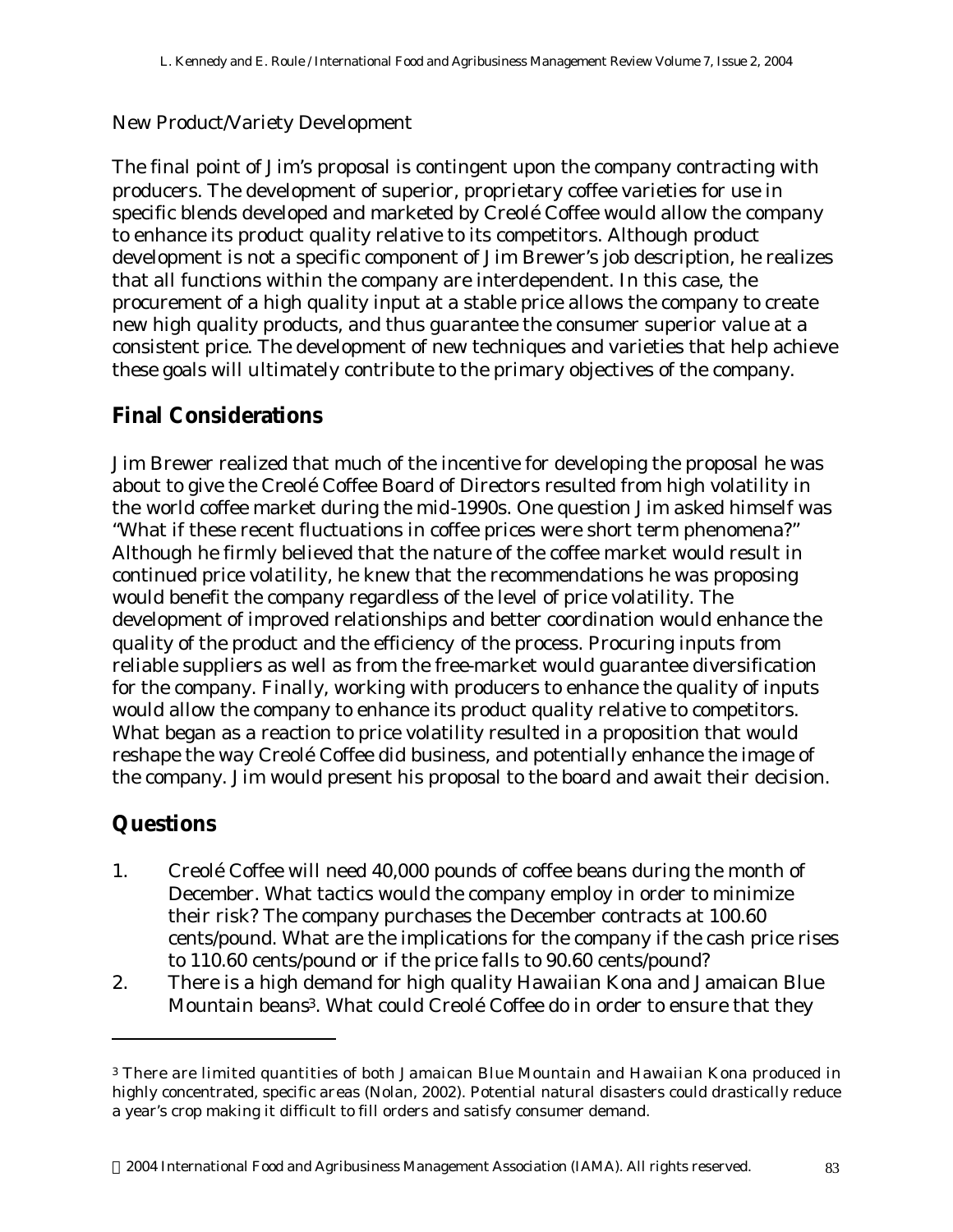obtain the beans needed to satisfy their customers' demand even if a natural disaster should affect production levels in the next few years?

- 3. Given the balance sheet (Table 3) and income statement (Table 2), what is the company's position concerning potential future international and domestic expansion of their current operations? Are future expansions feasible given their financial situation?
- 4. Given the information provided to you in the balance sheet and income statement, as well as the current world coffee situation, which alternative would you recommend to Creolé Coffee in terms of production contracts, free market access, or continued product diversification based upon available inputs? What are the positive and negative attributes of each possible position?
- 5. Creolé has decided to introduce two new beverages to their consumers. One is an iced coffee smoothie and the other is a cinnamon flavored coffee liqueur. Your job is to gather market information based on your knowledge of the company's two main target markets. Identify the steps you would go through in developing an appropriate marketing plan for introducing these new products into the existing market.

| December $51^{\circ}$ (in thousand dollars) |         |         |         |         |  |  |  |
|---------------------------------------------|---------|---------|---------|---------|--|--|--|
|                                             | 1999    | 2000    | 2001    | 2002    |  |  |  |
|                                             |         |         |         |         |  |  |  |
| <b>Net Revenues</b>                         | 432,331 | 388,928 | 392,426 | 522,718 |  |  |  |
| Cost of Goods                               | 127,655 | 112,274 | 118,945 | 132,551 |  |  |  |
| Sold                                        |         |         |         |         |  |  |  |
| <b>Gross Margin</b>                         | 304,676 | 276,654 | 273,481 | 390,167 |  |  |  |
| Operating                                   | 42,513  | 39,523  | 38,475  | 45,211  |  |  |  |
| <b>Expenses</b>                             |         |         |         |         |  |  |  |
| General                                     | 10,623  | 9,586   | 9,623   | 12,458  |  |  |  |
| <b>Expenses</b>                             |         |         |         |         |  |  |  |
| Operating                                   | 115,748 | 112,456 | 110,648 | 118,354 |  |  |  |
| Income                                      |         |         |         |         |  |  |  |
| Interest                                    | 25,688  | 21,232  | 22,564  | 32,589  |  |  |  |
| <b>Earnings Before</b>                      | 110,104 | 93,857  | 92,171  | 181,555 |  |  |  |
| <b>Income Taxes</b>                         | 23,146  | 19,785  | 19,485  | 24,653  |  |  |  |
| <b>Net Earnings</b>                         | 86,958  | 74,072  | 72,686  | 156,902 |  |  |  |

**Table 2:** Creolé Coffee, Income Statement for Year Ending  $D = 1.01$   $0.1$   $0.1$   $0.1$   $0.1$   $0.1$   $0.1$   $0.1$   $0.1$   $0.1$   $0.1$   $0.1$   $0.1$   $0.1$   $0.1$   $0.1$   $0.1$   $0.1$   $0.1$   $0.1$   $0.1$   $0.1$   $0.1$   $0.1$   $0.1$   $0.1$   $0.1$   $0.1$   $0.1$   $0.1$   $0.1$   $0.1$   $0.1$   $0.1$   $0.1$   $0.1$ 

\*This information is hypothetical and intended for use in the facilitation of classroom case study discussion only.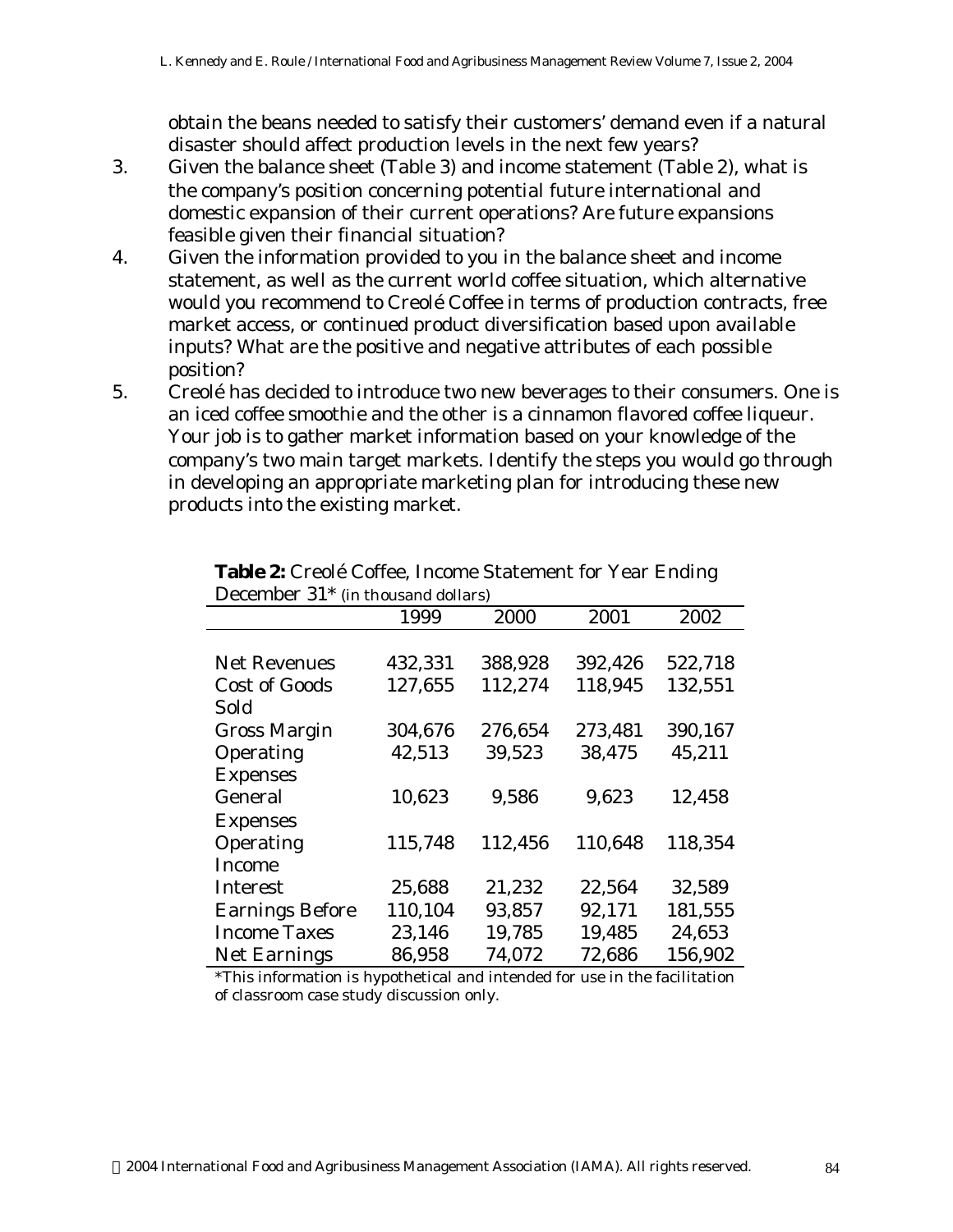|                          | 1999    | 2000    | 2001    | 2002    |
|--------------------------|---------|---------|---------|---------|
|                          |         |         |         |         |
| <b>ASSETS:</b>           |         |         |         |         |
| <b>Current Assets:</b>   |         |         |         |         |
| Cash                     | 15,080  | 12,652  | 14,597  | 15,623  |
| <b>Accounts</b>          | 14,541  | 11,482  | 15,872  | 16,333  |
| Receivable               |         |         |         |         |
| Inventory                | 76,230  | 77,864  | 83,962  | 81,652  |
| <b>Investments</b>       | 9,872   | 7,458   | 8,210   | 9,715   |
| Depreciation and         | 6,598   | 5,820   | 5,741   | 8,006   |
| Amortization             |         |         |         |         |
| <b>Total Current</b>     | 122,321 | 115,276 | 128,742 | 131,329 |
| <b>Assets</b>            |         |         |         |         |
| Property, Plant,         | 125,982 | 115,023 | 121,478 | 156,927 |
| and Equipment            |         |         |         |         |
| <b>Total Assets</b>      | 293,983 | 262,805 | 290,664 | 340,566 |
| <b>LIABLITIES:</b>       |         |         |         |         |
| Current                  |         |         |         |         |
| Liabilities:             |         |         |         |         |
| <b>Accounts Payable</b>  | 80,946  | 79,861  | 83,089  | 83,672  |
| <b>Current Notes</b>     | 32,648  | 30,624  | 29,487  | 33,221  |
|                          |         |         |         |         |
| Payable                  |         |         |         |         |
| Payroll                  | 54,126  | 57,975  | 52,162  | 60,234  |
| <b>Taxes</b>             | 16,589  | 10,489  | 12,357  | 15,489  |
| <b>Other Expenses</b>    | 15,687  | 14,678  | 18,234  | 28,608  |
| <b>Total Current</b>     | 207,531 | 198,412 | 201,118 | 230,019 |
| Liabilities              |         |         |         |         |
| Long-Term                | 86,452  | 64,393  | 89,546  | 110,547 |
| Liabilities              |         |         |         |         |
| <b>Total Liabilities</b> | 293,983 | 262,805 | 290,664 | 340,566 |

**Table 3:** Creolé Coffee Balance Sheet for December 31 (thousands of dollars)\*

\*This information is hypothetical and intended for use in the facilitation of classroom case study discussion only.

#### **References**

- Akiyama, T., and R. Duncan. *Analysis of the World Coffee Market*. The World Bank, Washington, D.C. World Bank Staff Commodity Working Papers, Number 7, 1982.
- Bates, Robert H. *Open-Economy Politics: The Political Economy of the World Coffee Trade*. Princeton: Princeton University Press, 1997.